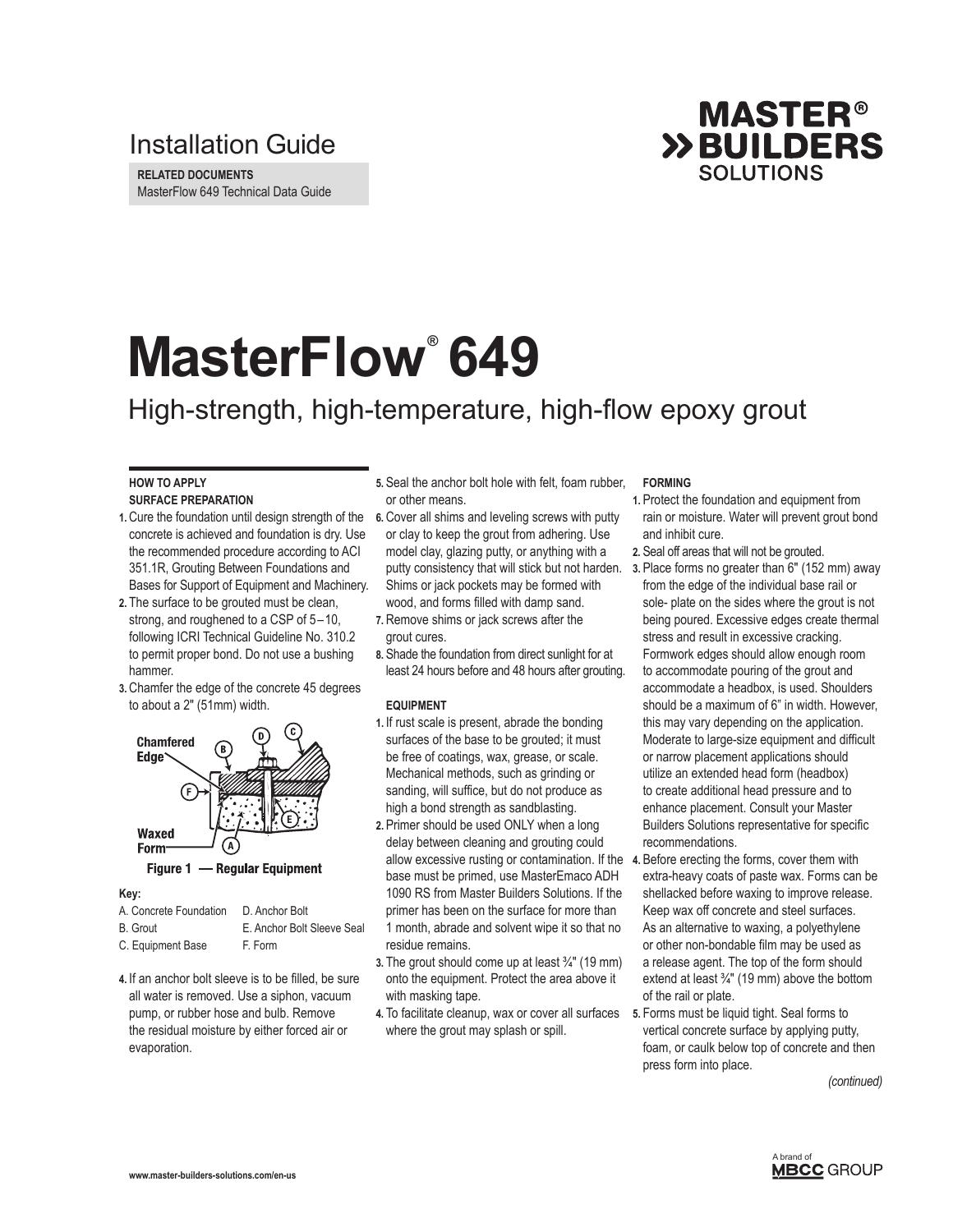**6.** Expansion joints will reduce the possibility of soleplate may be isolated. Expansion joints can be made with any material that is resistant to oils and chemicals in the environment and will not allow penetration to the concrete foundation. Oil resistant, closed-cell foam works best. For more information contact your Master Builders Solutions representative or Technical Service.

#### **MIXING**

- **1.** Aggregate must be completely dry.
- **2.** Precondition all components to 70oF (21oC) for 24 hours before using.
- **3.** Pour the hardener (Part B) into a pail of grout resin (Part A) and stir by hand, using a spatula or paint stirring paddle, until well mixed to a uniform amber color.
- **4.** Pour the mixed liquids into a horizontal shaft mortar mixer or a Kol type mixer without delay.
- **5.** Add the grout aggregate, one bag at a time, and mix only until aggregate is completely wetted out to avoid air entrapment. Start the mixer just prior to adding the last bag of aggregate. Caution: Always add aggregate to the mixer after the premixed liquids have been poured in.
- **6.** Pour the grout into a wheelbarrow or buckets for transporting to pour-site. Remove it from the wheelbarrow within 15 minutes.
- **7.** After the pour is complete, remove uncured epoxy from the mixer, wheelbarrow and tools with soap and water or a citrus degreaser. Cured material must be removed mechanically.

#### **PLACEMENT**

- cracking. On multiple soleplate installations, each 1. Pour the grout into a wheelbarrow or buckets for transporting to pour-site. Remove it from the wheelbarrow within 15 minutes.
	- **2.** For flat bottom plates and bases, pour the grout from one side through to the other across the short dimension.
	- **3.**When grouting closed areas, prevent air entrapment by starting at one end of the form and filling the cavity completely while advancing toward the other end.
	- **4.**Masterflow 649 grout will flow, but it can be aided with pushing tools like banding straps or plywood strips. Push with long, slow strokes rather than short jabs until no air pockets remain under the frames. DO NOT VIBRATE.
	- **5.**Where grout cannot be adequately worked to fill the cavity (because of large size or limited space), a head box will greatly assist flow. Use a sturdy wooden box or sheet metal funnel about 1–2 ft (0.3–0.6 m).
	- **6.** Check frequently for leaks. Leaks do not selfseal. If not stopped, they will cause voids.
	- **7.** If a multi-pour installation is necessary, sprinkle a small amount of MasterFlow 649 aggregate on the first pour's surface as the grout solidifies. Before placement of the second pour, brush the loose aggregate from the first pour's surface. Another method is to sandblast and brush clean the first pour's surface.
	- **8.** Use expansion joints as necessary to minimize cracking. Consult Technical Service for recommendations.

#### **CLEANUP**

After the pour is complete, remove uncured epoxy from the mixer, wheelbarrow and tools with soap and water or a citrus degreaser. Cured material must be removed mechanically.

#### **WORKING TIME**

The following chart shows the working time for a fresh grout mix at various ambient temperatures. The working time begins when the hardener is added to the resin. **Do not let resin and hardener stand without adding aggregate.** This material produces an exothermic. If the material exotherms without aggregate, the temperature can cause decomposition or gassing, releasing potentially hazardous fumes. If the catalyzed resin cannot be used immediately, spread the material over a large open surface, which will allow the heat to dissipate normally. These working times assume product has been properly preconditioned for cold or hot weather use.

#### **Working Time**

| TEMPERATURE, °F (°C) | <b>MINUTES</b> |
|----------------------|----------------|
| 90(32)               | $50 - 60$      |
| 70 (21)              | $90 - 120$     |
| 50(10)               | $120 - 150$    |

#### **COLD-WEATHER CURING**

For cold weather grouting use Masterflow 640 Accelerator. Refer to the Masterflow 640 Accelerator data sheet.

- **1.** The foundation and the equipment base will probably be cooler than room temperature unless room temperature has been constant for some time. Use the foundation and engine temperature, therefore, in estimating cure time.
- **2.** Temperature variances between day and night, ambient and substrate or baseplate, require field judgment for assessing when the grout has cured. Cured grout should have a solid, almost metallic feel when struck with a hammer. Be sure to check as close to the base of the equipment as possible.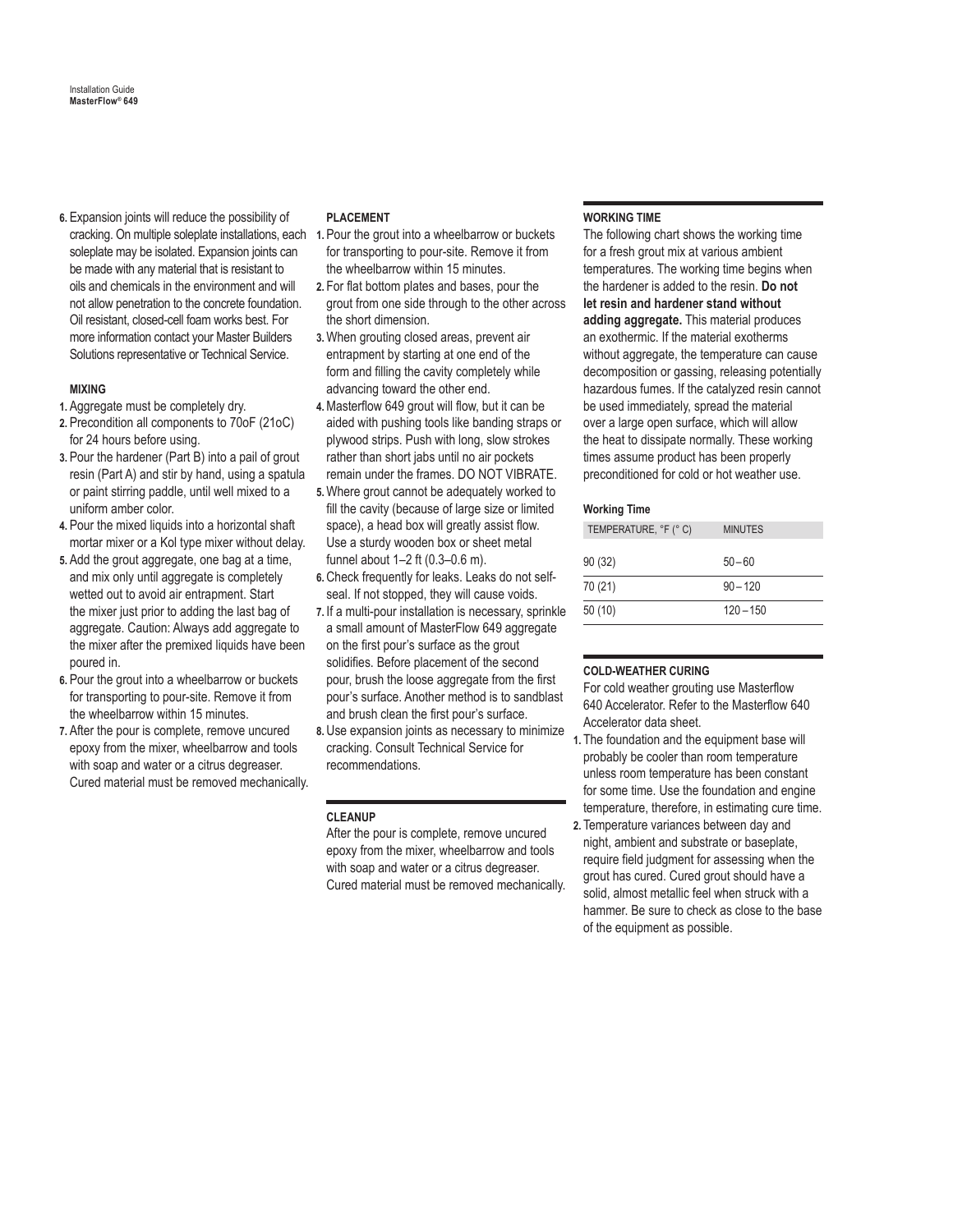#### **HOT-WEATHER GROUTING**

- **1.** Special care must be exercised when grouting at elevated temperatures, to reduce risks of premature hardening and subsequent cracking.
- **2.** If the packaged grout is above 90° F (32° C), chill the sealed pails of grout resin in a tub of ice or cover the pails with water-soaked burlap to cool the grout to 70° F (21° C).
- **3.** Provide shade from direct sunlight for at least 24 hours before and 48 hours after grouting.

#### **COLD-WEATHER GROUTING**

- **1.** Temperatures below 60° F (16° C) make the grout stiff and hard to handle and significantly increase the cure time. The baseplate and foundation may be much cooler than room temperature. In cold weather, store materials in a warm place. For best handling, the temperature of the grout components and mixing equipment should be at least 70° F (21° C).
- **2.**When baseplate and foundation temperatures (measured by a contact thermometer) are less than 50° F (10° C), heating of the area may be necessary.
- **3.** If heating is required, erect an enclosure around the equipment and foundation to be grouted. Forced air or infrared heaters may be used to obtain the necessary heat to increase the baseplate and foundation temperatures to 50 to 70° F (10 to 21° C). Avoid local hot spots. Apply heat 1–2 days in advance of grouting to achieve uniform baseplate and foundation temperatures. Avoid exposure to exhaust from heating equipment. Remove heat during grout placement.
- **4.** For temperatures from 40 to 50° F (4 to 10° C), consider using Masterflow 640 Grout Accelerator to accelerate strength development.

#### **FILL RATIO**

- The fill ratio is the weight of aggregate compared to the combined resin and hardener components. Masterflow 649 is used at a variable fill ratio from the standard 6.75:1 ratio to as low as 5.06:1 (high-flow version).
- $\cdot$  The standard 1.73 ft<sup>3</sup> (0.049 m<sup>3</sup>) unit of Masterflow 649 includes 188 lbs (85.2 kg) of aggregate (or four 47 lb bags). This 6.75:1 fill ratio can be reduced to as low as three bags or a 5.06:1 fill ratio yielding 1.34 ft<sup>3</sup> (0.038 m<sup>3</sup>).

• For projects requiring a fill ratio different from the standard 4 bag mix, simply determine how many bags of aggregate will be used (number of bags x number of units) and purchase the components (resin, hardener, and aggregate) separately.

#### **Fill Ratio Guideline**

| <b>TFMPFRATURF</b>                                     | 173 FT3 UNIT<br><b>VERY THIN POURS OR</b><br><b>VERY LONG DISTANCES</b> | STANDARD<br><b>POURS</b> |
|--------------------------------------------------------|-------------------------------------------------------------------------|--------------------------|
| > 90° F<br>$( > 32^{\circ} \text{ C})$                 |                                                                         |                          |
| 70 to 90° F<br>$(21 to 32^{\circ} C)$                  | Up to $\frac{1}{2}$ bag                                                 |                          |
| 50 to 70° F<br>$(10 \text{ to } 21^{\circ} \text{ C})$ | $\frac{1}{2}$ to 1 bag                                                  | $\frac{1}{2}$ bag        |

The chart above provides guidelines for the amount of aggregate that can be removed from a 1.73 ft<sup>3</sup> unit in order to optimize flow and cost per ft<sup>3</sup>. A maximum of 12 lbs of aggregate can be removed from a  $0.43$  ft<sup>3</sup> unit.

#### **HEALTH, SAFETY AND ENVIRONMENTAL**

Read, understand and follow all Safety Data Sheets and product label information for this product prior to use. The SDS can be obtained by visiting www.master-builders-solutions.com/ en-us, e-mailing your request to mbsbscst@ mbcc-group.com or calling 1(800)433-9517. Use only as directed.

**IN CASE OF EMERGENCY: Call CHEMTEL +1 (800) 255-3924 or if outside the US or Canada, +1 (813) 248-0585.**

#### **WASTE DISPOSAL METHOD**

This product when discarded or disposed of, is not listed as a hazardous waste in federal regulations. Dispose of in a landfill in accordance with local regulations. For additional information on personal protective equipment, first aid, and emergency procedures, refer to the product Safety Data Sheet (SDS) on the job site or contact the company at the address or phone numbers given below.



#### Figure 5 - Typical Epoxy **Chock Application**

| Kev |  |  |  |
|-----|--|--|--|
|     |  |  |  |

A Concrete Foundation F. Form G. Soleplate or Rail **B.** Grout

H. Shim or Chock

- C. Equipment Base
- D. Anchor Bolt I. Expansion Joint
- E. Anchor Bolt Sleeve Seal